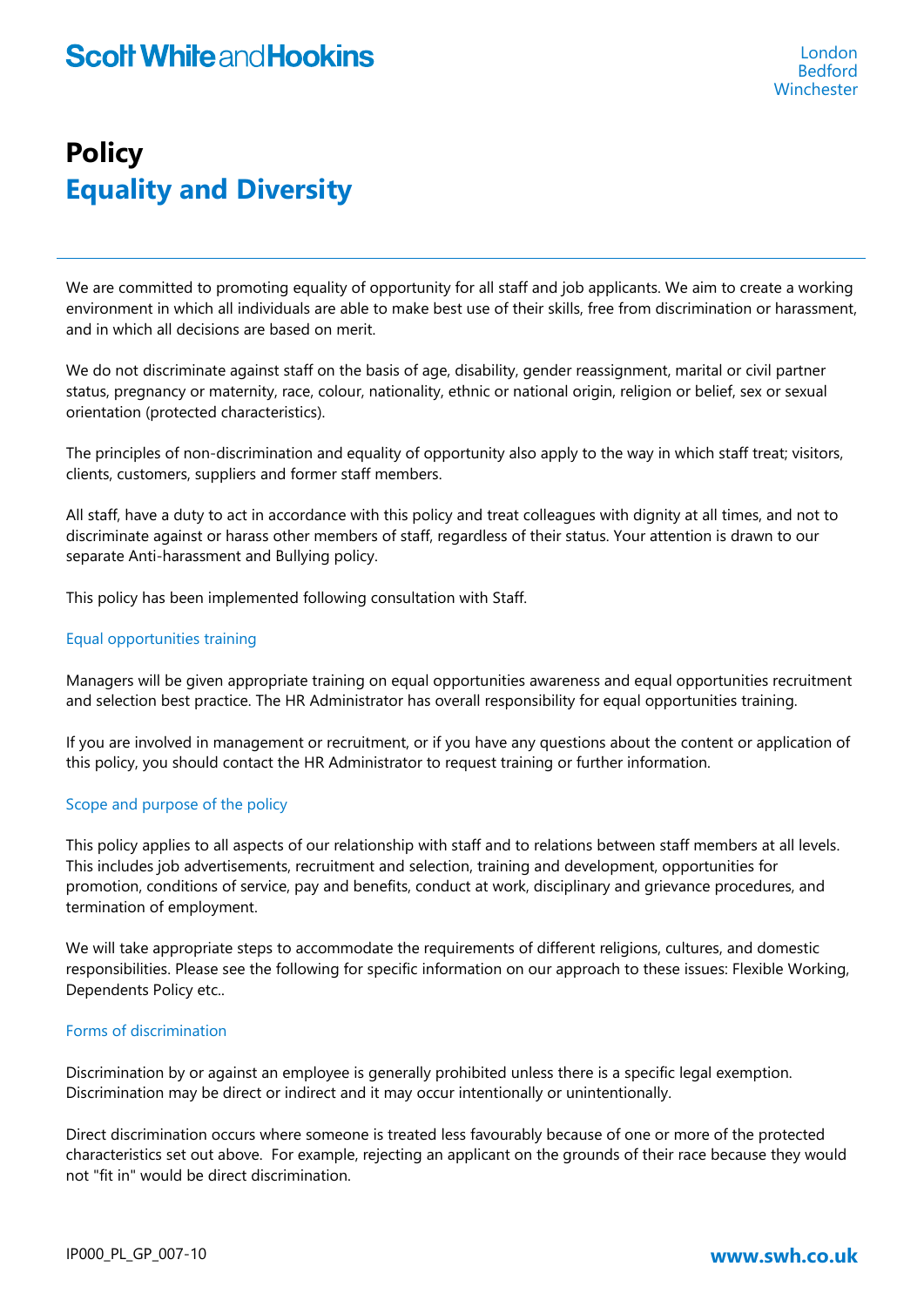Indirect discrimination occurs where someone is disadvantaged by an unjustified provision, criterion or practice that also puts other people with the same protected characteristic at a particular disadvantage. For example, a requirement to work full time puts women at a particular disadvantage because they generally have greater childcare commitments than men. Such a requirement will need to be objectively justified.

Harassment related to any of the protected characteristics is prohibited. Harassment is unwanted conduct that has the purpose or effect of violating someone's dignity, or creating an intimidating, hostile, degrading, humiliating or offensive environment for them. Harassment is dealt with further in our Anti-harassment and Bullying Policy.

Victimisation is also prohibited. This is less favourable treatment of someone who has complained or given information about discrimination or harassment, or supported someone else's complaint.

#### Recruitment and selection

We aim to ensure that no job applicant suffers discrimination because of any of the protected characteristics above. Our recruitment procedures are reviewed regularly to ensure that individuals are treated on the basis of their relevant merits and abilities. Job selection criteria are regularly reviewed to ensure that they are relevant to the job and are not disproportionate.

Job advertisements should avoid stereotyping or using wording that may discourage particular groups from applying.

Where possible, we take steps to ensure that our vacancies are advertised to a diverse labour market and, where relevant, to particular groups that have been identified as disadvantaged or underrepresented in our organisation. Where appropriate, use may be made of lawful exemptions which should be set out in the advertisement.

Applicants should not be asked about health or disability before a job offer is made. There are limited exceptions which should only be used with Human Resources approval. For example:

- Questions necessary to establish if an applicant can perform an intrinsic part of the job (subject to any reasonable adjustments).
- Questions to establish if an applicant is fit to attend an assessment or any reasonable adjustments that may be needed at interview or assessment.
- **Positive action to recruit disabled persons.**
- Equal opportunities monitoring (which will not form part of the decision-making process).

Applicants will not be asked about past or current pregnancy or future intentions related to pregnancy. Applicants will not be asked about matters concerning age, race, religion or belief, sexual orientation, or gender reassignment without the approval of a Director (who should first consider whether such matters are relevant and may lawfully be taken into account).

We are required by law to ensure that all employees are entitled to work in the UK. Assumptions about immigration status should not be made based on appearance or apparent nationality. All prospective staff, regardless of nationality, must be able to produce original documents (such as a passport) before employment starts, to satisfy current immigration legislation. The list of acceptable documents is available from the HR Administrator.

To ensure that this policy is operating effectively, and to identify groups that may be underrepresented or disadvantaged in our organisation, we monitor applicants' ethnic group, gender, disability, sexual orientation, religion and age as part of the recruitment procedure. Provision of this information is voluntary and it will not adversely affect an individual's chances of recruitment or any other decision related to their employment. The information is removed from applications before shortlisting, and kept in an anonymous format solely for the purposes stated in this policy. Analysing this data helps us take appropriate steps to avoid discrimination and improve equality and diversity.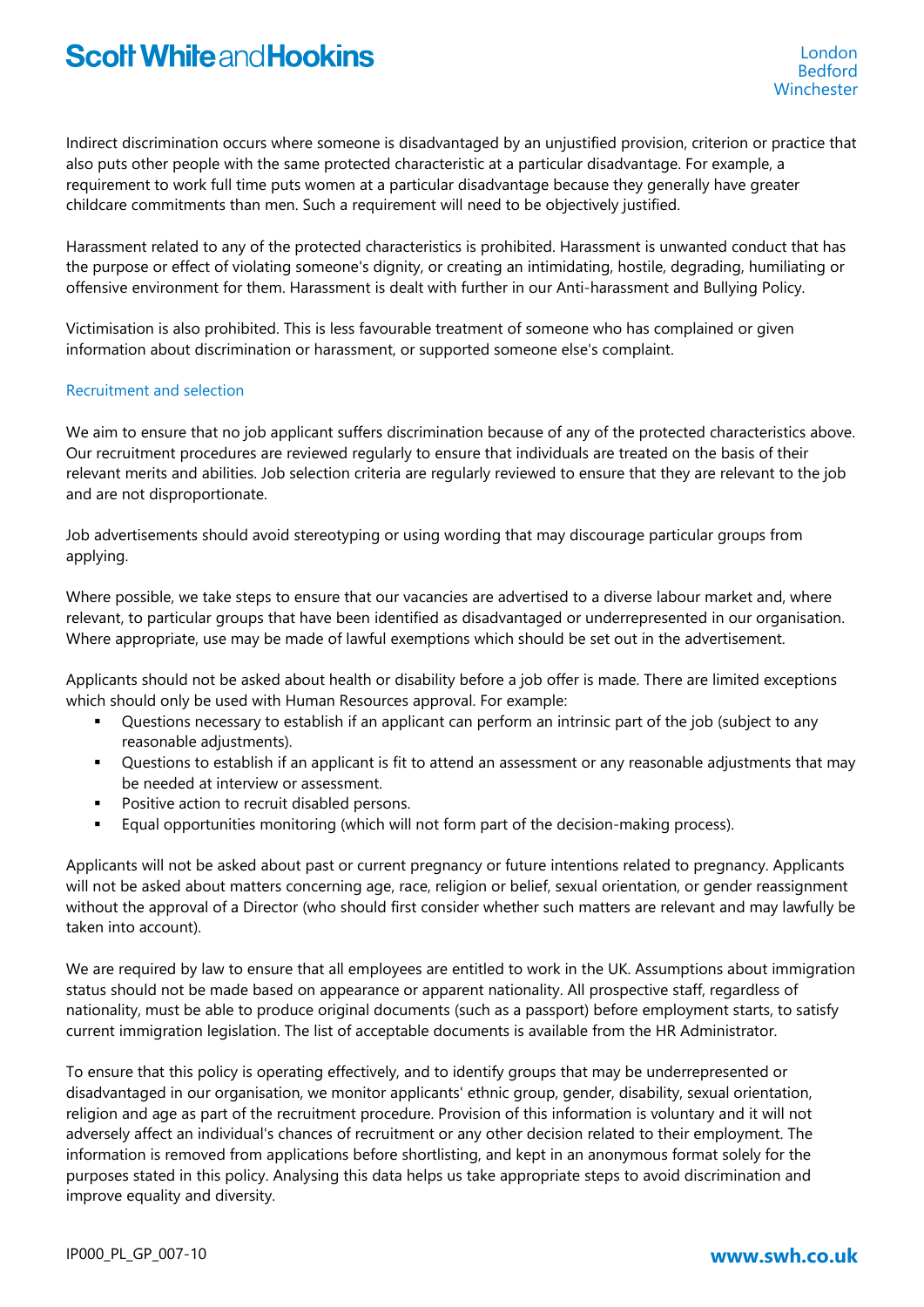## Staff training and promotion and conditions of service

Staff training needs will be identified through regular staff personal development appraisals. All staff will be given appropriate access to training to enable them to progress within the organisation and all promotion decisions will be made on the basis of merit.

Our conditions of service, benefits and facilities are reviewed regularly to ensure that they are available to all staff that should have access to them and that there are no unlawful obstacles to accessing them.

## Termination of employment

We will ensure that redundancy criteria and procedures are fair and objective and are not directly or indirectly discriminatory.

We will also ensure that disciplinary procedures and penalties are applied without discrimination, whether they result in disciplinary warnings, dismissal or other disciplinary action.

#### Disability discrimination

If you are disabled or become disabled, we encourage you to tell us about your condition so that we can support you as appropriate.

If you experience difficulties at work because of your disability, you may wish to contact your Manager or a Director to discuss any reasonable adjustments that would help overcome or minimise the difficulty. Your Manager or a Director may wish to consult with you and your medical adviser(s) about possible adjustments. We will consider the matter carefully and try to accommodate your needs within reason. If we consider a particular adjustment would not be reasonable we will explain our reasons and try to find an alternative solution where possible.

We will monitor the physical features of our premises to consider whether they place disabled workers, job applicants or service users at a substantial disadvantage compared to other staff. Where reasonable, we will take steps to improve access for disabled staff and service users.

#### Fixed-term employees and agency workers

We monitor our use of fixed-term employees and agency workers, and their conditions of service, to ensure that they are being offered appropriate access to benefits, training, promotion and permanent employment opportunities. We will, where relevant, monitor their progress to ensure that they are accessing permanent vacancies.

#### Part-time work

We monitor the conditions of service of part-time employees and their progression to ensure that they are being offered appropriate access to benefits and training and promotion opportunities. We will ensure requests to alter working hours are dealt with appropriately under our Flexible Working Policy.

## Breaches of the policy

If you believe that you may have been discriminated against you are encouraged to raise the matter through our Grievance Procedure. If you believe that you may have been subject to harassment you are encouraged to raise the matter through our Anti-harassment and Bullying Policy. If you are uncertain which applies or need advice on how to proceed, you should speak to a Director.